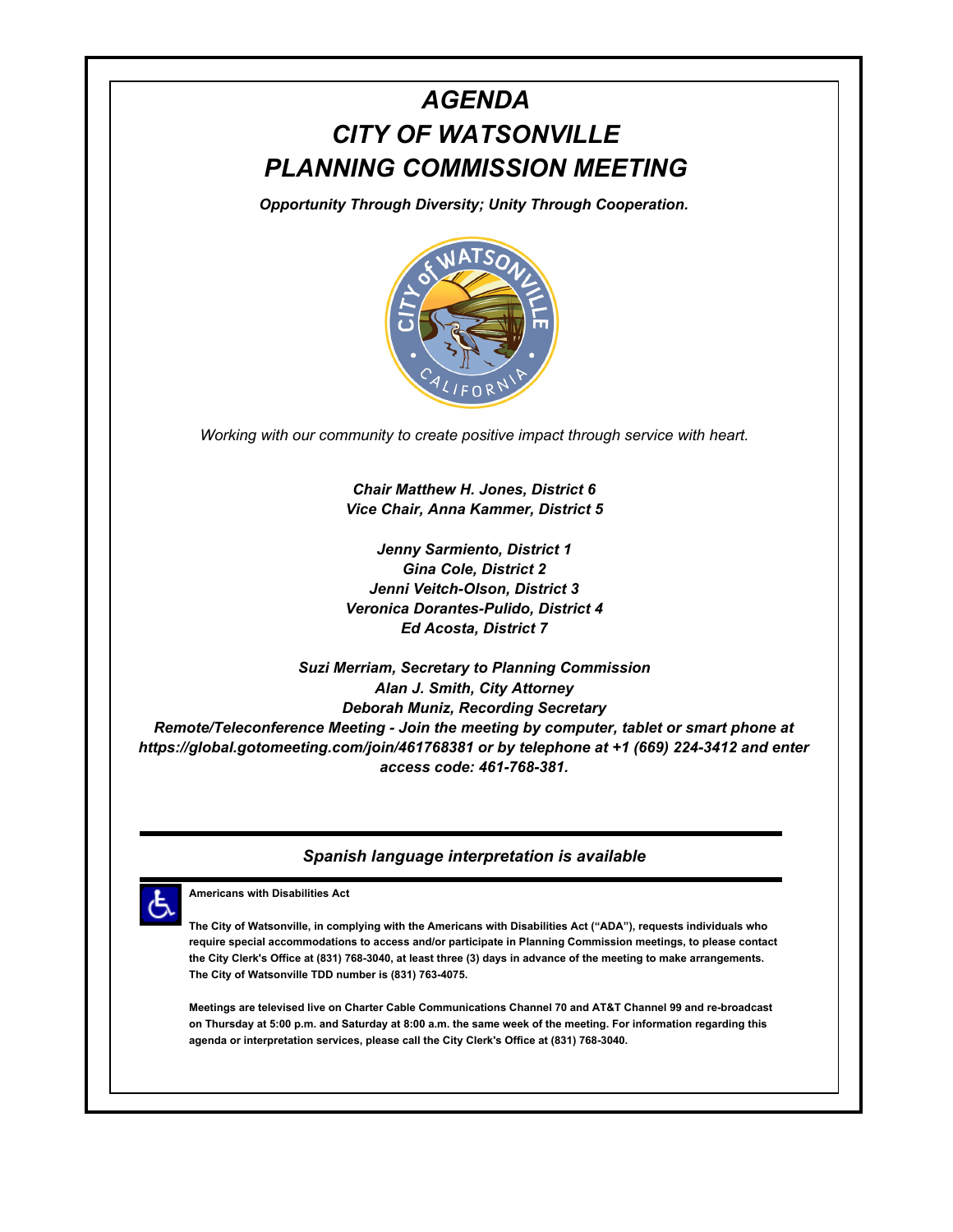# **Notice of Remote/Teleconference Meeting**

*This meeting is being held in accordance with the Brown Act as currently in effect under the State Emergency Services Act, the Governor's Emergency Declaration related to COVID-19, the March 31 Santa Cruz County Health Officer Extended and Modified Shelter in Place Order and the March 17 Governor's Executive Order N-29-20, that allows attendance by members of the City Council, City staff, and the public to participate and the Council to conduct the meeting by teleconference, video conference, or both.*

*To reduce the spread of COVID-19, members of the public are encouraged to view the meeting from their home by video streaming at https://watsonville.legistar.com/Calendar.aspx, Channel 70 (Charter), and Channel 99 (AT&T).* 

*The public may participate/comment during the meeting by joining the meeting from their computer, tablet or smart phone https://global.gotomeeting.com/join/461768381.*

*The public may also comment by telephone at +1(669) 224-3412 and enter access code: 461-768-381.*

*To submit comments in writing, please email cdd@cityofwatsonville.org and write "Public Comment" in the subject*  line. Include the item number and title of the item in the body of the email and your comments. Written comments can also be submitted through the City's Planning Commission portal at https://watsonvlille.com by clicking *e-Comment. If you would like the comments to be read out loud at the meeting (not to exceed three minutes), please write "READ OUT LOUD AT MEETING" at the beginning of the comments. All comments received by 10:00 a.m. on June 9th will be included in the Planning Commission Packet on the City's website before the meeting. Comments received after 10:00 a.m. will be added to the record of the meeting.*

# **1. ROLL CALL**

#### **2. PLEDGE OF ALLEGIANCE**

#### **3. PRESENTATIONS AND ORAL COMMUNICATIONS**

*This time is set aside for members of the general public to address the Planning Commission on any item not on the Agenda, which is within the subject matter jurisdiction of the Planning Commission. No action or discussion shall be taken on any item presented except that any Commissioner may respond to statements made or questions asked, or may ask questions for clarification. All matters of an administrative nature will be referred to staff. All matters relating to Planning Commission will be noted in the minutes and may be scheduled for discussion at a future meeting or referred to staff for clarification and report. Any Commissioner may place matters brought up under Oral Communications on a future agenda. ALL SPEAKERS ARE ASKED TO FILL OUT A CARD & LEAVE IT AT THE PODIUM, ANNOUNCE THEIR NAME AND ADDRESS IN ORDER TO OBTAIN AN ACCURATE RECORD FOR THE MINUTES.*

# **A.** [PRESENTATION ON STATE LEGISLATION ON THE PERMITTING OF](http://watsonville.legistar.com/gateway.aspx?m=l&id=/matter.aspx?key=3239)  ACCESSORY DWELLING UNITS

#### **4. CONSENT AGENDA**

*All items appearing on the Consent Agenda are recommended actions which are considered to be routine and will be acted upon as one consensus motion. Any items removed will be considered immediately after the consensus motion. The Chair will allow public input prior to the approval of the Consent Agenda.*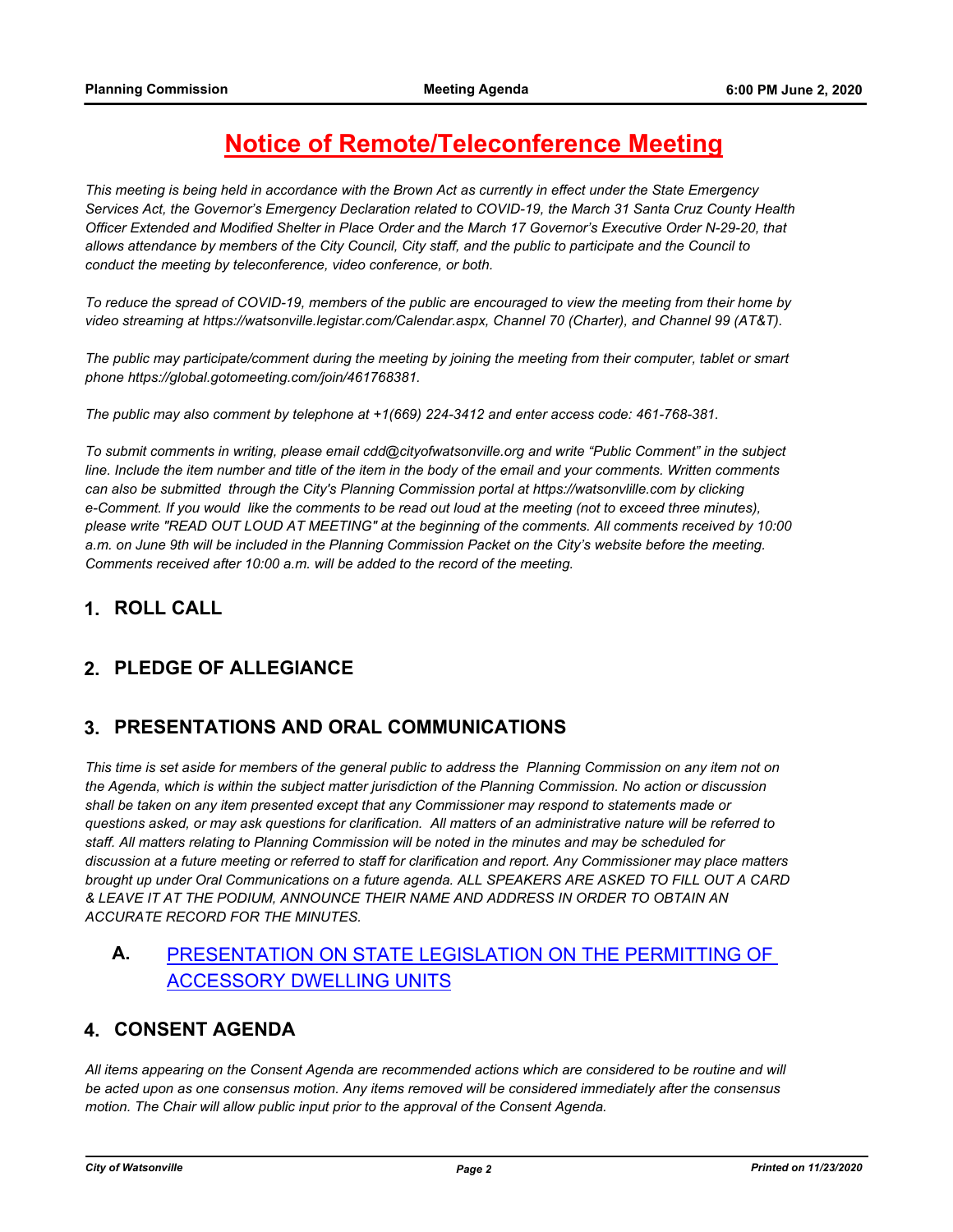# **A.** [MOTION APPROVING MINUTES OF MAY 5, 2020 REGULAR MEETING](http://watsonville.legistar.com/gateway.aspx?m=l&id=/matter.aspx?key=3206)

*Attachments:* [May 5, 2020 Minutes](http://watsonville.legistar.com/gateway.aspx?M=F&ID=46e1c4f5-b7a0-47c1-9887-c4997f567d22.docx)

# **5. REPORT OF THE SECRETARY**

#### **6. ADJOURNMENT**

**The next meeting is scheduled for Tuesday, July 14, 2020 at 6:00 p.m., in the City Council Chambers, 275 Main Street, 4th Floor (6th level parking), Watsonville, California.**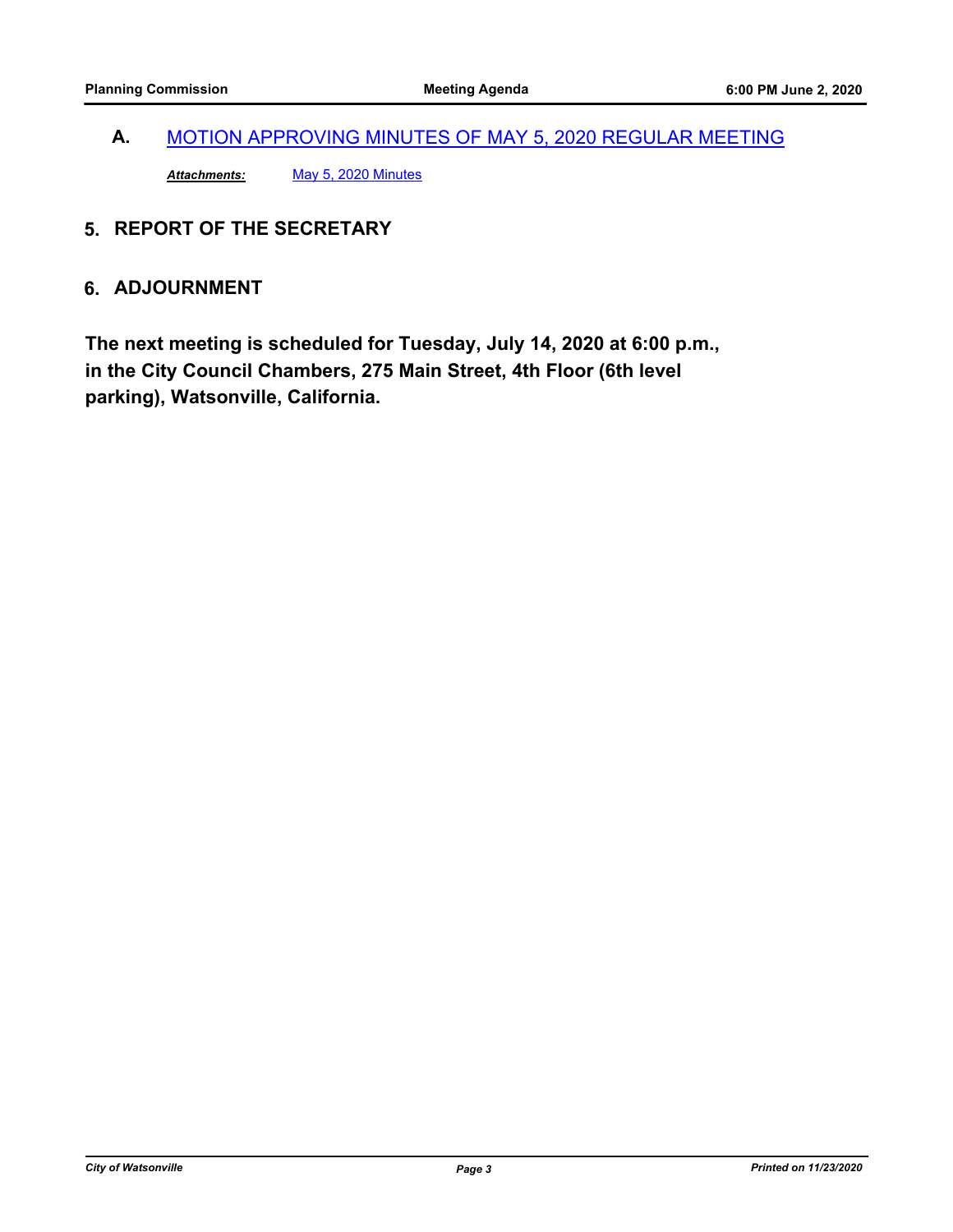# **M I N U T E S**

#### **REGULAR MEETING OF THE PLANNING COMMISSION OF THE CITY OF WATSONVILLE**

#### **COUNCIL CHAMBERS 275 MAIN STREET, 4th FLOOR, WATSONVILLE, CALIFORNIA**

#### **May 5, 2020 6:09 PM**

*In accordance with City policy, all Planning Commission meetings are recorded on audio and video in their entirety, and are available for review in the Community Development Department (CDD). These minutes are a brief summary of action taken.*

#### **1. ROLL CALL**

Chair Matthew Jones, Vice-Chair Anna Kammer, and Commissioners Ed Acosta, Jenny T. Sarmiento, and Jenni Veitch-Olson were present. Commissioners Jenna Rodriguez and Phillip F. Tavarez were absent.

Staff members present were City Attorney Alan Smith, Community Development Director Suzi Merriam, Administrative Services Director Cindy Czerwin, Principal Planner Justin Meek, Public Works Administrative Services Manager Gabriel Gordo, Financial Analyst Silvia Diaz, Associate Planner Ivan Carmona, Assistant Planner Sarah Wikle, Recording Secretary Deborah Muniz and Administrative Assistant Maria Elena Ortiz.

# **2. PLEDGE OF ALLEGIANCE**

Chair Matthew Jones led the Pledge of Allegiance.

#### **3. PRESENTATIONS & ORAL COMMUNICATIONS**

None

.

#### **4. CONSENT AGENDA**

#### **A. MOTION APPROVING MINUTES OF MARCH 3, 2020 REGULAR MEETING**

**MOTION:** It was moved by Commissioner Sarmiento, seconded by Vice-Chair Kammer, and carried by the following vote to approve the Consent Agenda:

| AYES:   |                                          | COMMISSIONERS: Acosta, Kammer, Sarmiento,<br>Veitch-Olson, Jones |
|---------|------------------------------------------|------------------------------------------------------------------|
| NOES:   | <b>COMMISSIONERS: None</b>               |                                                                  |
| ABSENT: | <b>COMMISSIONERS: Rodriguez, Tavarez</b> |                                                                  |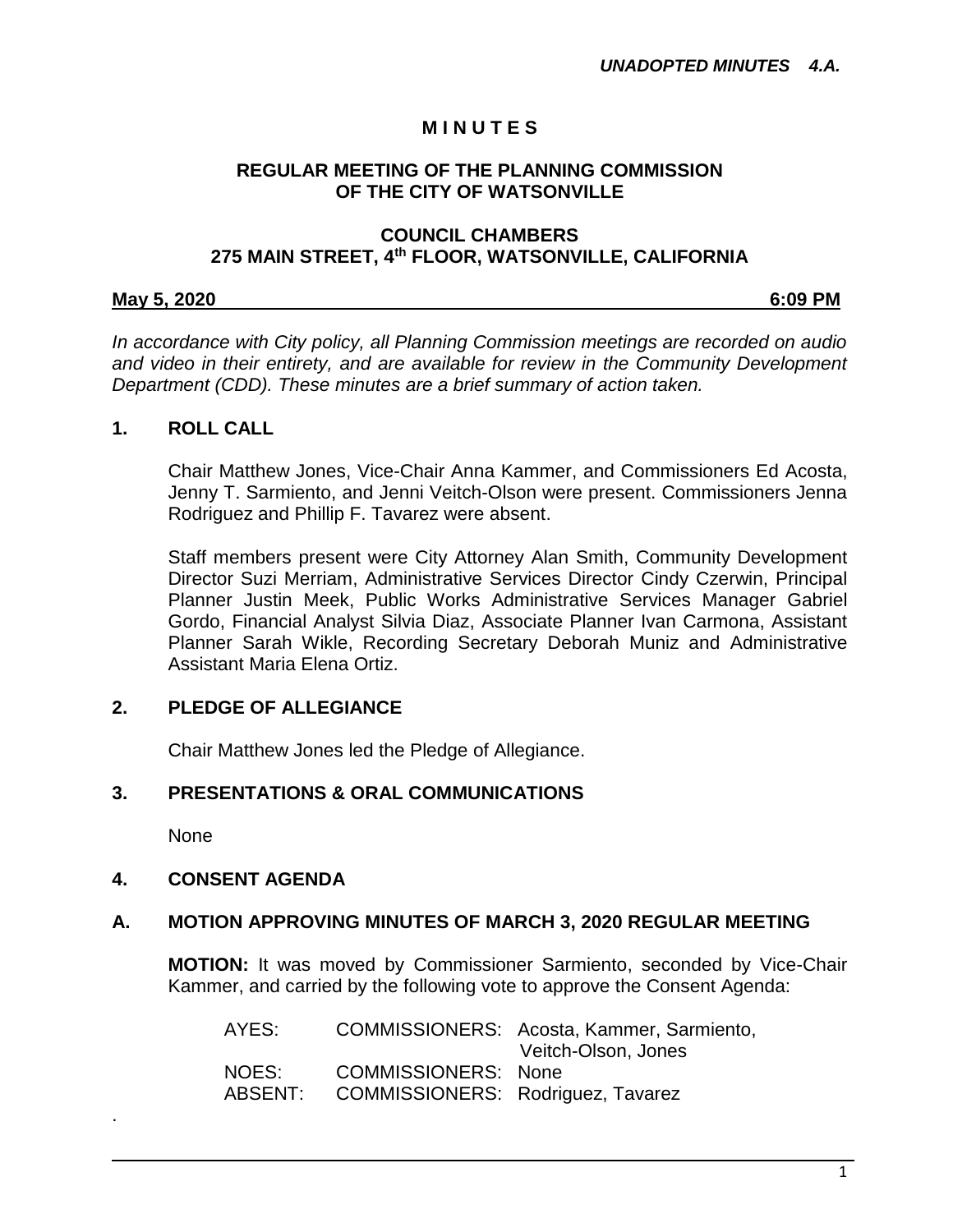#### **5. PUBLIC HEARINGS**

**A. CONSIDERATION OF MOTION RECOMMENDING CITY COUNCIL ADOPT THE CITY'S 2020-2021 CAPITAL IMPROVEMENT PROGRAM (CIP) WITH THE PROPOSED PUBLIC IMPROVEMENTS AND FIND THE PROJECTS ARE CONSISTENT WITH THE CITY'S GENERAL PLAN, FILED BY THE CITY OF WATSONVILLE**

#### **1) Staff Report**

Staff Report was given by Administrative Services Director Cindy Czerwin.

#### **2) Planning Commission Clarifying & Technical Questions**

In answering Commissioner Veitch-Olson's inquiry, Administrative Services Director Czerwin explained that there is a large increase in projects for years 2022-2023 due to the chrome 6 projected being implemented during those years.

#### **3) Public Hearing**

Chair Jones opened the public hearing.

Hearing no comment, Chair Jones closed the public hearing.

#### **4) Appropriate Motion(s)**

**MAIN MOTION:** It was moved by Commissioner Veitch-Olson, seconded by Commissioner Sarmiento, to approve the following resolution:

#### **RESOLUTION NO. 7-20 (PC):**

**RESOLUTION OF THE PLANNING COMMISSION OF THE CITY OF WATSONVILLE, CALIFORNIA, RECOMMENDATION TO THE CITY COUNCIL TO ADOPT THE CITY'S 2020-2021 CAPITAL IMPROVEMENT PROGRAM (CIP) WITH THE PROPOSED PUBLIC IMPROVEMENTS AND FIND THAT THE CIP SUPPORTS THE GENERAL PLAN**

#### **5) Deliberation**

None

#### **6) Chair Calls for a Vote on Motion(s)**

**MAIN MOTION:** The above motion carried by the following vote:

| AYES:   |                                   | COMMISSIONERS: Acosta, Kammer, Sarmiento,<br>Veitch-Olson, Jones |
|---------|-----------------------------------|------------------------------------------------------------------|
| NOES:   | <b>COMMISSIONERS: None</b>        |                                                                  |
| ABSENT: | COMMISSIONERS: Rodriguez, Tavarez |                                                                  |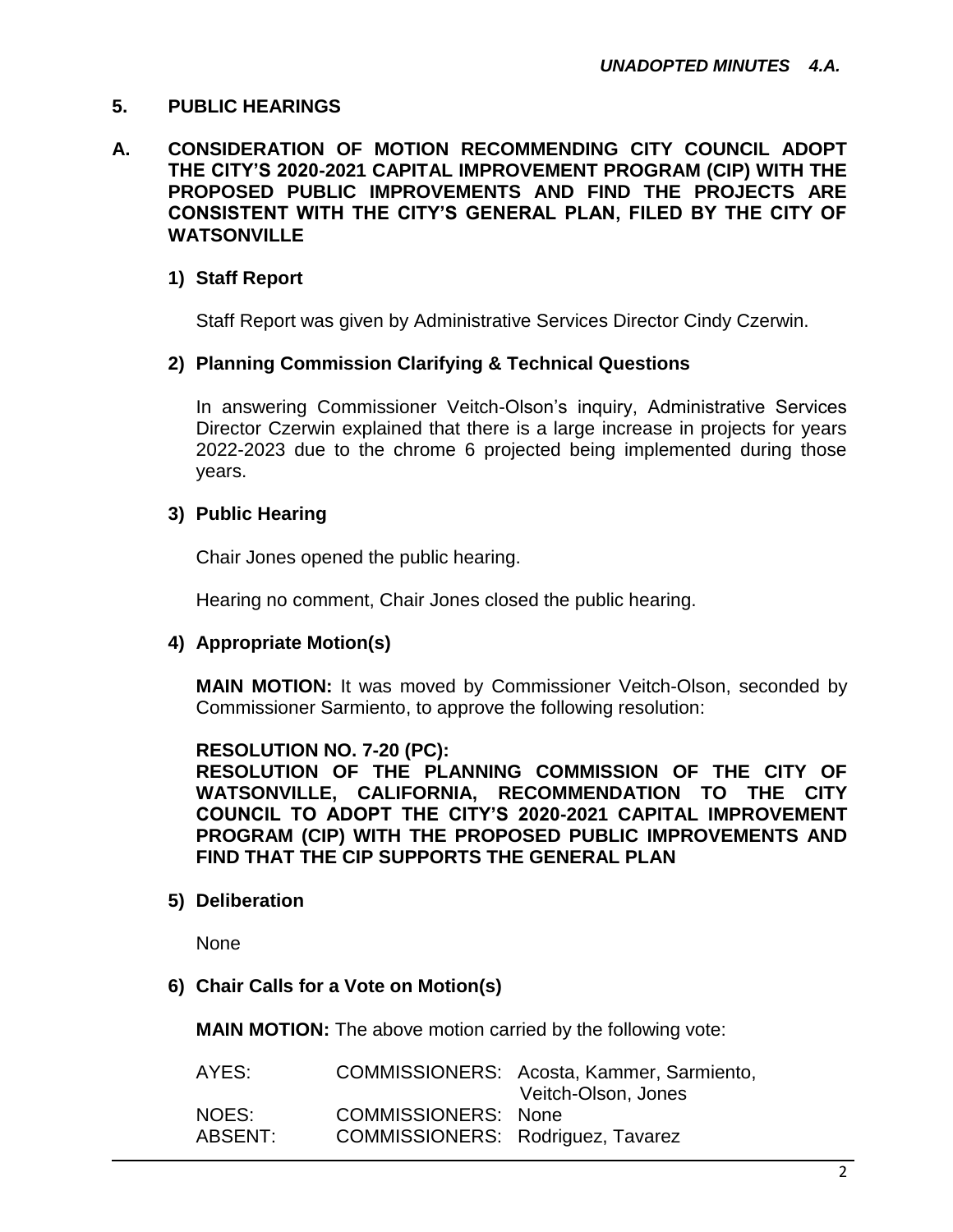**B. AN APPLICATION FOR A SPECIAL USE PERMIT WITH ENVIRONMENTAL REVIEW (PP2019-374) TO ALLOW THE ESTABLISHMENT OF AN OFF-SALE BEER AND WINE (TYPE 20) ABC LICENSE UNDER NEW OWNERSHIP FOR AN EXISTING GAS STATION WITH A 2,765± SQUARE FOOT CONVENIENCE STORE AND CAR WASH (VIKHAR GAS) LOCATED AT 676 EAST LAKE AVENUE (APN 017-072-01), FILED BY ATAM PARKASH SINGH SANDHU, APPLICANT AND PROPERTY OWNER**

Prior to the staff report, Commissioner Anna Kammer recused herself due to owning property within 300 feet of the proposed project, therefore creating a conflict of interest.

# **1) Staff Report**

Staff Report was given by Assistant Planner Sarah Wikle.

#### **2) Planning Commission Clarifying & Technical Questions**

None

#### **3) Applicant Presentation**

None

#### **4) Planning Commission Clarifying & Technical Questions**

None

#### **5) Public Hearing**

Chair Jones opened the public hearing.

Hearing no comment, Chair Jones closed the public hearing.

#### **6) Appropriate Motion(s)**

**MAIN MOTION:** It was moved by Commissioner Veitch-Olson, seconded by Chair Jones, to approve the following resolution:

#### **RESOLUTION NO. 8-20 (PC):**

**RESOLUTION OF THE PLANNING COMMISSION OF THE CITY OF WATSONVILLE, CALIFORNIA, APPROVING A SPECIAL USE PERMIT WITH ENVIRONMENTAL REVIEW (PP2019-374) TO ALLOW THE ESTABLISHMENT OF AN OFF-SALE BEER AND WINE (TYPE 20) ABC LICENSE UNDER NEW OWNERSHIP FOR AN EXISTING GAS STATION WITH A 2,765± SQUARE FOOT CONVENIENCE STORE AND CAR WASH (VIKHAR GAS) LOCATED AT 676 EAST LAKE AVENUE, WATSONVILLE, CALIFORNIA (APN 017-072-01)**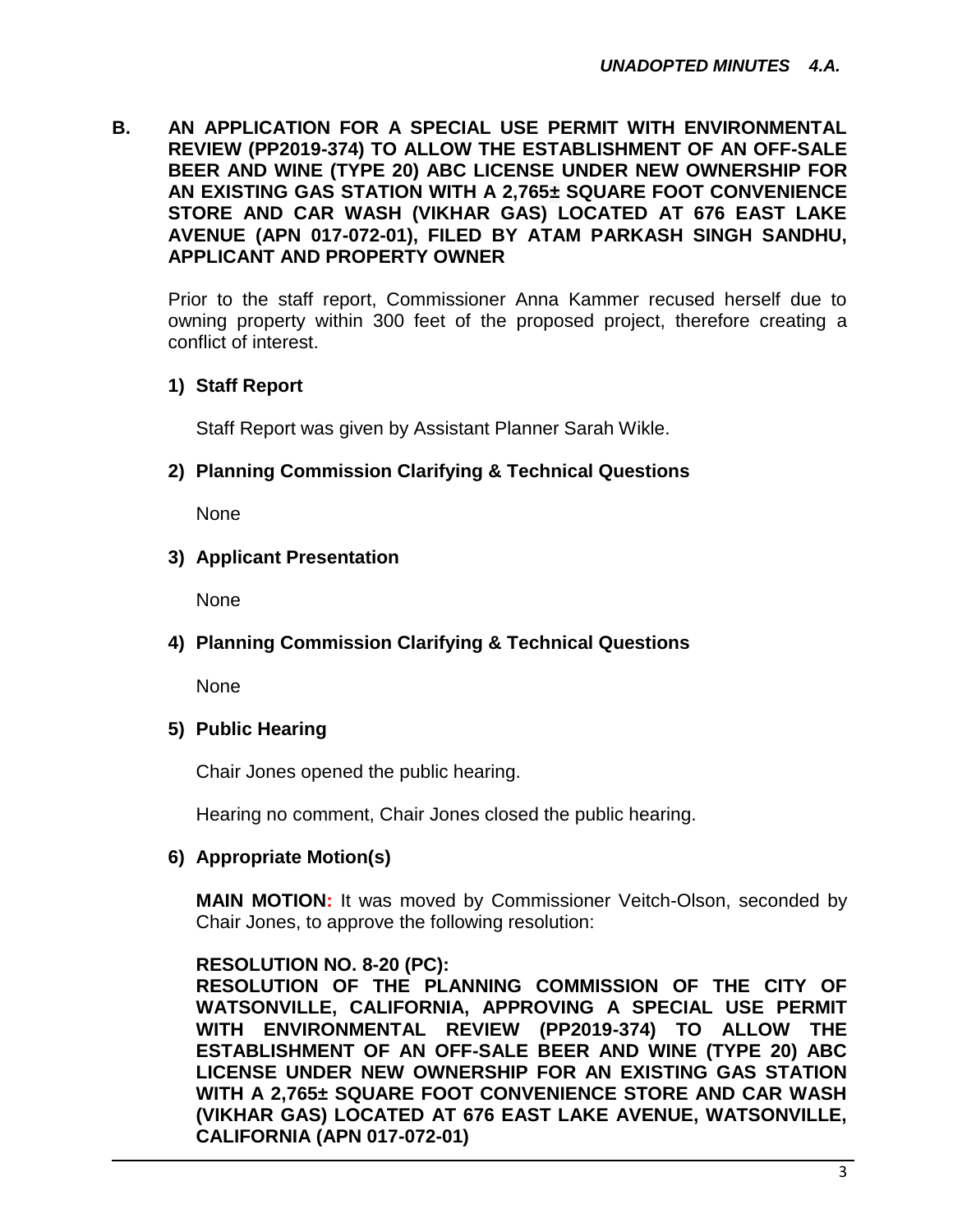# **7) Deliberation**

None

# **8) Chair Calls for a Vote on Motion(s)**

**MAIN MOTION:** The above motion carried by the following vote:

| AYES:    |                                   | COMMISSIONERS: Acosta, Sarmiento, Veitch-Olson, Jones |
|----------|-----------------------------------|-------------------------------------------------------|
| NOES:    | <b>COMMISSIONERS: None</b>        |                                                       |
| ABSENT:  | COMMISSIONERS: Rodriguez, Tavarez |                                                       |
| ABSTAIN: | <b>COMMISSIONERS: Kammer</b>      |                                                       |

**C. AN APPLICATION FOR A SPECIAL USE PERMIT WITH MINOR DESIGN REVIEW AND ENVIRONMENTAL REVIEW (PP2018-282) TO ALLOW CONSTRUCTION OF TWO DISTILLATION TOWERS OVER 35-FEET AND UPGRADE INTERNAL EQUIPMENT FOR THE AGRON BIODIESEL FACILITY LOCATED AT 860 WEST BEACH STREET (APN 018-321-01), FILED BY ROXBY HARTLEY WITH WIE-AGRON BIOENERGY, APPLICANT AND PROPERTY OWNER**

# **1) Staff Report**

Staff Report was given by Associate Planner Ivan Carmona.

#### **2) Planning Commission Clarifying & Technical Questions**

None

#### **3) Applicant Presentation**

Applicant Roxby Hartley, Wie-Agron Bioenergy, and Brad Wilson, President of Western Iowa Energy, both gave an overview of the project and how beneficial it will be to the City of Watsonville.

# **4) Planning Commission Clarifying & Technical Questions**

None

# **5) Public Hearing**

Chair Jones opened the public hearing.

Hearing no comment, Chair Jones closed the public hearing.

# **6) Appropriate Motion(s)**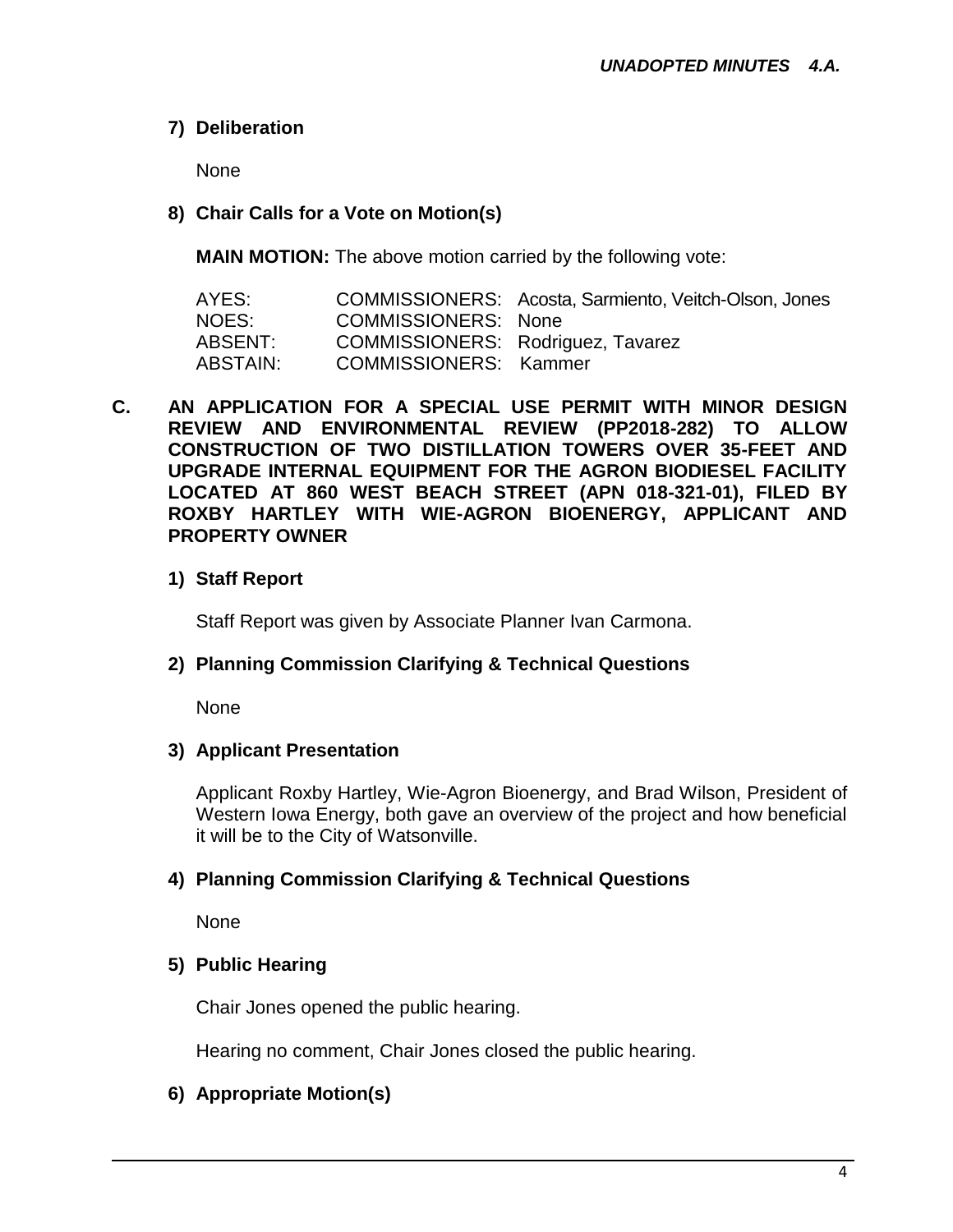**MAIN MOTION:** It was moved by Vice-Chair Kammer, seconded by Commissioner Sarmiento, to approve the following resolution:

# **RESOLUTION NO. 9-20 (PC):**

**RESOLUTION OF THE PLANNING COMMISSION OF THE CITY OF WATSONVILLE, CALIFORNIA, APPROVING A SPECIAL USE PERMIT WITH DESIGN REVIEW, AND ENVIRONMENTAL REVIEW (PP2018-282) TO ALLOW RECONSTRUCTION OF A 65-FOOT TALL DISTILLATION TOWER AND CONSTRUCTION OF A NEW 60-FOOT DISTILLATION TOWER ON A 1.56± ACRE SITE LOCATED AT 860 WEST BEACH STREET (APN 018-321-01)**

**7) Deliberation**

None

**8) Chair Calls for a Vote on Motion(s)**

**MAIN MOTION:** The above motion carried by the following vote:

AYES: COMMISSIONERS: Acosta, Kammer, Sarmiento, Veitch-Olson, Jones NOES: COMMISSIONERS: None ABSENT: COMMISSIONERS: Rodriguez, Tavarez

- **D. AN APPLICATION FOR A SPECIAL USE PERMIT WITH DESIGN REVIEW, MAJOR VARIANCE, AND ENVIRONMENTAL REVIEW (PP2018-35) TO ALLOW THE DEMOLITION OF A MCDONALDS BUILDING WITH A SINGLE DRIVE-THROUGH LANE AND RECONSTRUCTION OF A NEW MCDONALDS BUILDING WITH A SPLIT DRIVE-THROUGH LANE AND TWO MENU BOARDS ON A 1.01± ACRE SITE LOCATED AT 1598 FREEDOM BOULEVARD (APN 019-282-03), FILED BY SILVIA WYTKIND, MCDONALDS USA, LLC, APPLICANT, ON BEHALF OF FRANCHISE REALTY INTERSTATE CORP (MCDONALDS), PROPERTY OWNER**
	- **1) Staff Report**

Staff Report was given by Principal Planner Justin Meek.

**2) Planning Commission Clarifying & Technical Questions**

None

**3) Applicant Presentation**

None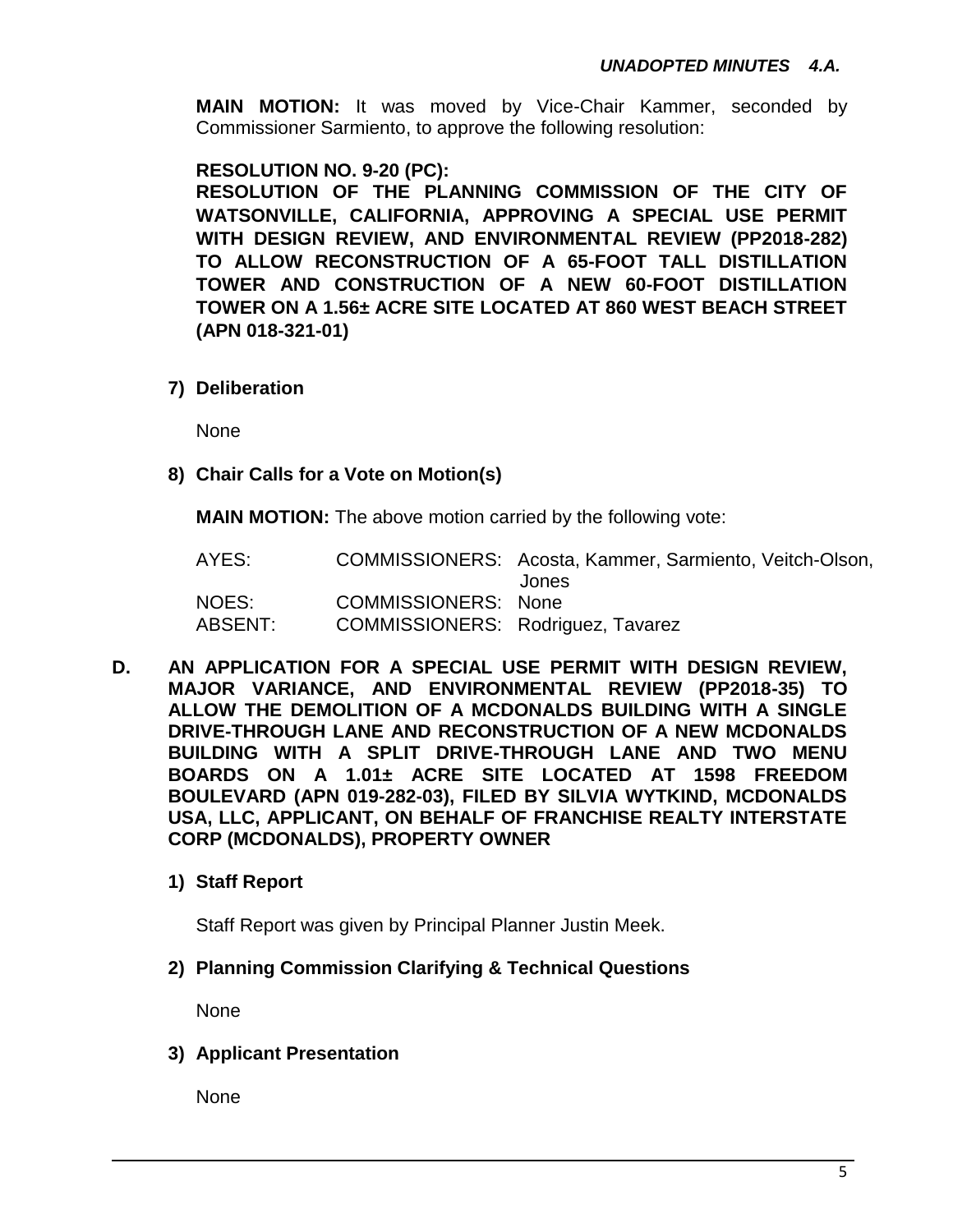# **4) Planning Commission Clarifying & Technical Questions**

None

#### **5) Public Hearing**

Chair Jones opened the public hearing.

Hearing no comment, Chair Jones closed the public hearing.

#### **6) Appropriate Motion(s)**

**MAIN MOTION:** It was moved by Vice-Chair Kammer, seconded by Chair Jones, to approve the following resolution:

#### **RESOLUTION NO. 10-20 (PC):**

**RESOLUTION OF THE PLANNING COMMISSION OF THE CITY OF WATSONVILLE, CALIFORNIA, APPROVING A SPECIAL USE PERMIT WITH DESIGN REVIEW, MAJOR VARIANCE, AND ENVIRONMENTAL REVIEW (PP2018-35) TO ALLOW THE DEMOLITION OF A MCDONALD'S BUILDING WITH A SINGLE DRIVE-THROUGH LANE AND RECONSTRUCTION OF A NEW MCDONALD'S BUILDING WITH A SPLIT DRIVE-THROUGH LANE AND TWO MENU BOARDS ON A 1.01± ACRE SITE LOCATED AT 1598 FREEDOM BOULEVARD (APN 019-282-03)**

**7) Deliberation**

None

**8) Chair Calls for a Vote on Motion(s)**

**MAIN MOTION:** The above motion carried by the following vote:

| AYES:   |                                   | COMMISSIONERS: Acosta, Kammer, Sarmiento,<br>Veitch-Olson, Jones |
|---------|-----------------------------------|------------------------------------------------------------------|
| NOES:   | <b>COMMISSIONERS: None</b>        |                                                                  |
| ABSENT: | COMMISSIONERS: Rodriguez, Tavarez |                                                                  |

**E. RECOMMENDATION TO CITY COUNCIL FOR ADOPTION OF A MITIGATED NEGATIVE DECLARATION AND APPROVAL OF A LOT LINE ADJUSTMENT, DENSITY BONUS, PLANNED DEVELOPMENT, AND SPECIAL USE PERMIT WITH DESIGN REVIEW AND ENVIRONMENTAL REVIEW (PP2019-14) TO ALLOW CONSTRUCTION OF THE MILES LANE PROJECT ON A 4.7± ACRE SITE, FILED BY ELIZABETH NAHAS WILSON WITH MIDPEN HOUSING CORPORATION, APPLICANT, ON BEHALF OF MICHAEL C. MARCHISIO TRUST AND NAMVAR & SHIREEN DINYARI, PROPERTY OWNERS**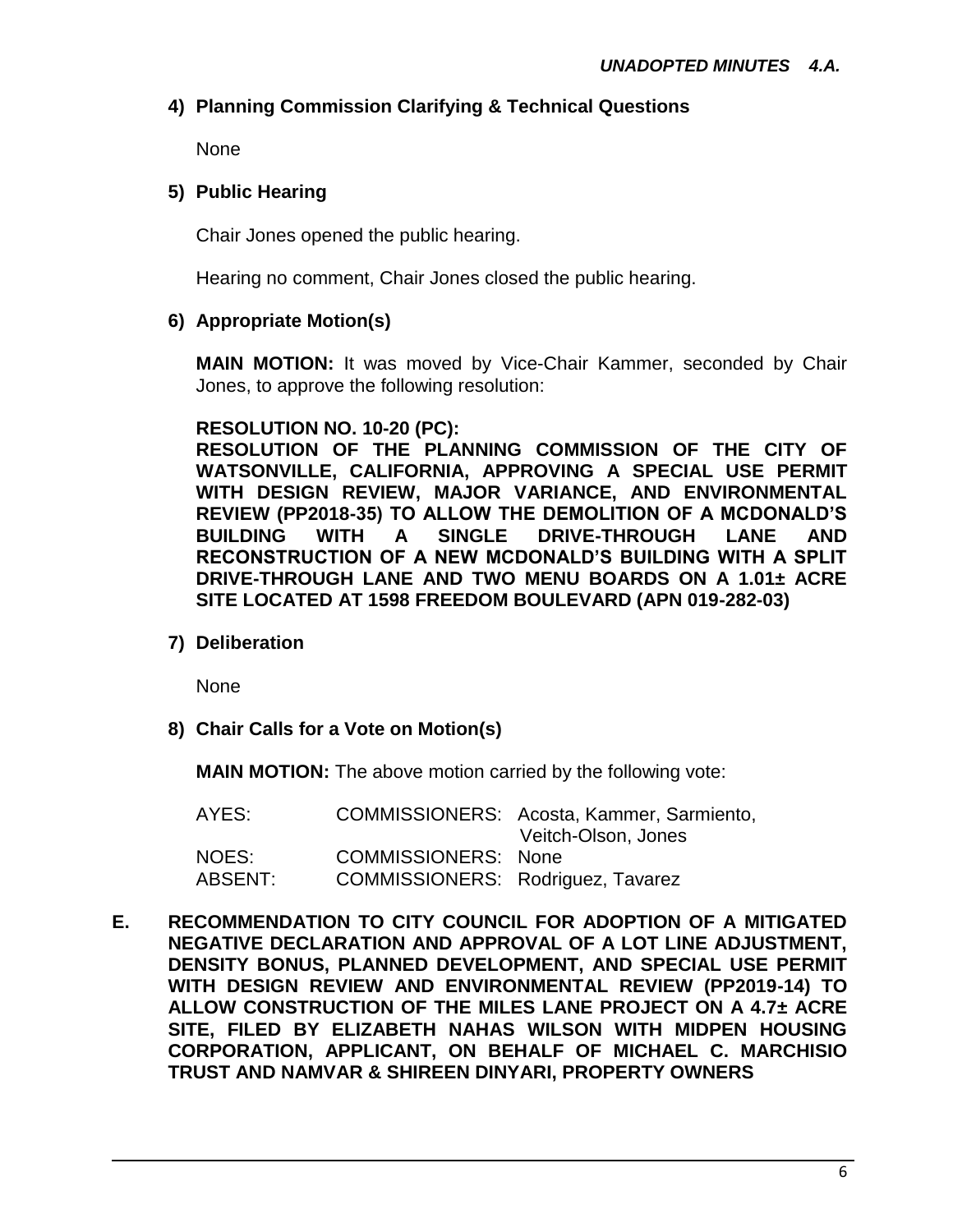#### **1) Staff Report**

Staff Report was given by Principal Planner Justin Meek.

#### **2) Planning Commission Clarifying & Technical Questions**

Principal Planner Meek answered questions from Commissioner Acosta regarding affordable housing visitor parking requirements.

Commissioner Sarmiento spoke in support of the project.

Bill Spain, Moore lacofano Goltsman, Inc. Project Manager, gave a presentation on the Initial Study/Mitigated Negative Declaration prepared for the Miles Lane Project, in accordance with CEQA.

#### **3) Applicant Presentation**

A presentation was given by Ashley Schweickart, Acquisition & Pre-Construction Project Manager for MidPen Housing-Watsonville, Joanna Carman, Director of Housing Development-Watsonville and Christine Sippl, Director of Impact & Partnerships with Encompass Community Services.

#### **4) Planning Commission Clarifying & Technical Questions**

In answering Commissioner Sarmiento's inquiry, Director Sippl mentioned their plans for the continuation of the Si Se Puede program's services during construction.

#### **5) Public Hearing**

Chair Jones opened the public hearing.

Project Manager Schweickart, MidPen Housing Leasing Director, Daniel Fagan, and Director Sippl, answered questions from Watsonville resident, Kay Lynn Hahn, regarding parking at the proposed project.

Jonathan Pilch, Watsonville Wetlands Watch Executive Director, spoke in support of the project.

In answering Kay Lynn Hahn, Watsonville resident, Project Manager Schweickart and Director Sippl, both went over the project's timeline.

Hearing no further comment, Chair Jones closed the public hearing.

#### **6) Appropriate Motion(s)**

**MOTION:** It was moved by Vice-Chair Kammer, seconded by Commissioner Acosta, to approve the following resolution: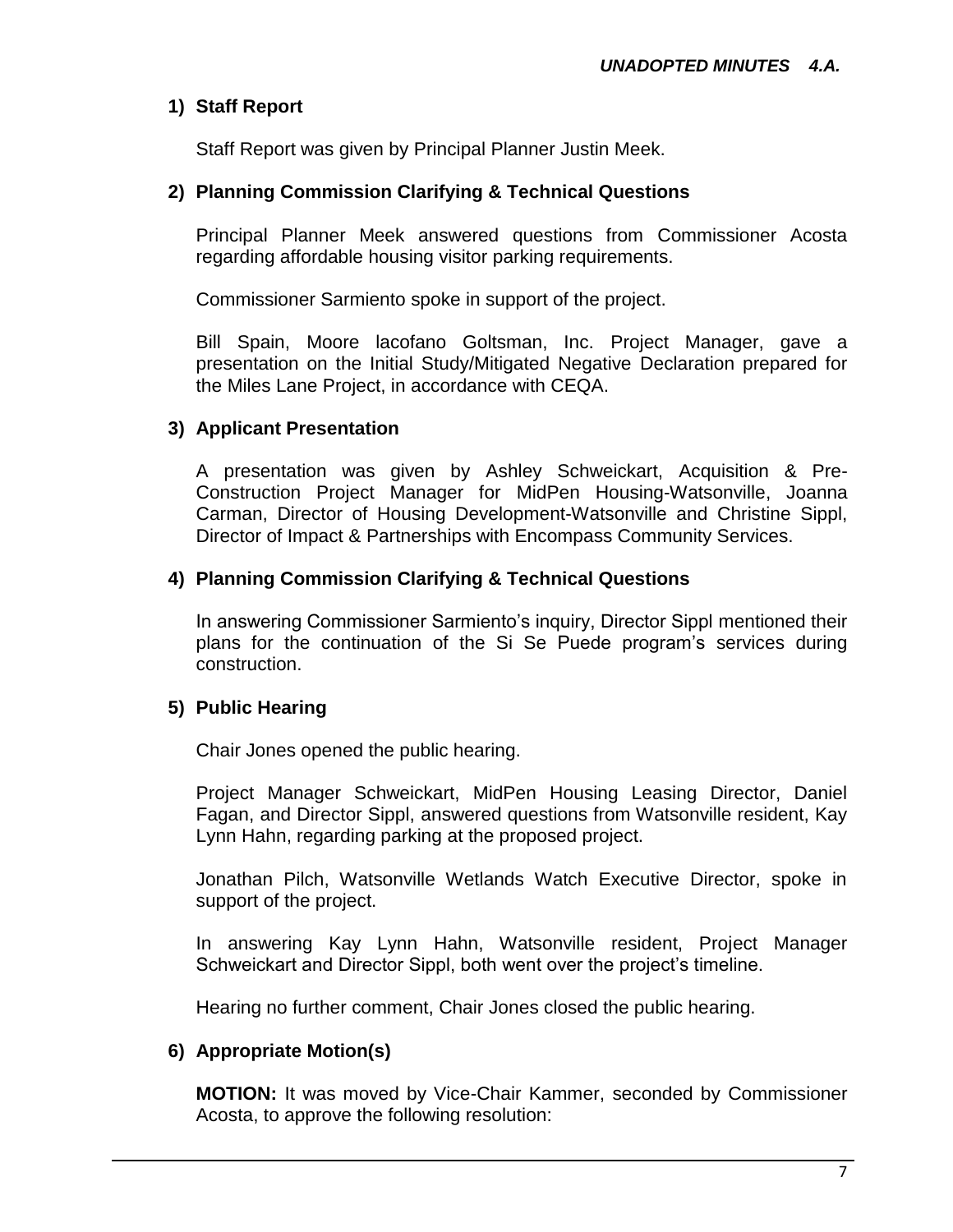# **RESOLUTION NO. 11-20 (PC):**

**RESOLUTION OF THE PLANNING COMMISSION OF THE CITY OF WATSONVILLE, CALIFORNIA, RECOMMENDING THE CITY COUNCIL ADOPT A RESOLUTION ADOPTING THE MITIGATED NEGATIVE DECLARATION (PP2019-14) FOR THE MILES LANE PROJECT ON A 4.7± ACRE SITE LOCATED AT 139, 141, 161 MILES LANE AND 201 KIMBERLY LANE, WATSONVILLE, CALIFORNIA (APNS 016-491-01, -02 & -03, & 016- 111-44; AND RECOMMENDING THE CITY COUNCIL ADOPT CONCURRENTLY A MITIGATION MONITORING AND REPORTING PROGRAM FOR THE PROJECT, IN ACCORDANCE WITH THE CALIFORNIA ENVIRONMENTAL QUALITY ACT**

**7) Deliberation**

None

#### **8) Chair Calls for a Vote on Motion(s)**

**MAIN MOTION:** The above motion carried by the following vote:

| AYES:   |                                   | COMMISSIONERS: Acosta, Kammer, Sarmiento,<br>Veitch-Olson, Jones |
|---------|-----------------------------------|------------------------------------------------------------------|
| NOES:   | <b>COMMISSIONERS: None</b>        |                                                                  |
| ABSENT: | COMMISSIONERS: Rodriguez, Tavarez |                                                                  |

# **9) Appropriate Motion(s)**

**MOTION:** It was moved by Commissioner Sarmiento, seconded by Commissioner Veitch-Olson, to approve the following resolution:

#### **RESOLUTION NO. 12-20 (PC):**

**RESOLUTION OF THE PLANNING COMMISSION OF THE CITY OF WATSONVILLE, CALIFORNIA, RECOMMENDING THE CITY COUNCIL ADOPT A RESOLUTION APPROVING A LOT LINE ADJUSTMENT, DENSITY BONUS, PLANNED DEVELOPMENT, AND SPECIAL USE PERMIT WITH DESIGN REVIEW AND ENVIRONMENTAL REVIEW (PP2019-14) TO ALLOW THE CONSTRUCTION OF THE MILES LANE PROJECT ON A 4.7± ACRE SITE LOCATED AT 139, 141, 161 MILES LANE AND 201 KIMBERLY LANE, WATSONVILLE, CALIFORNIA (APNS 016-491- 01, -02 & -03, & 016-111-44)**

**10) Deliberation**

None

#### **11) Chair Calls for a Vote on Motion(s)**

**MAIN MOTION:** The above motion carried by the following vote: